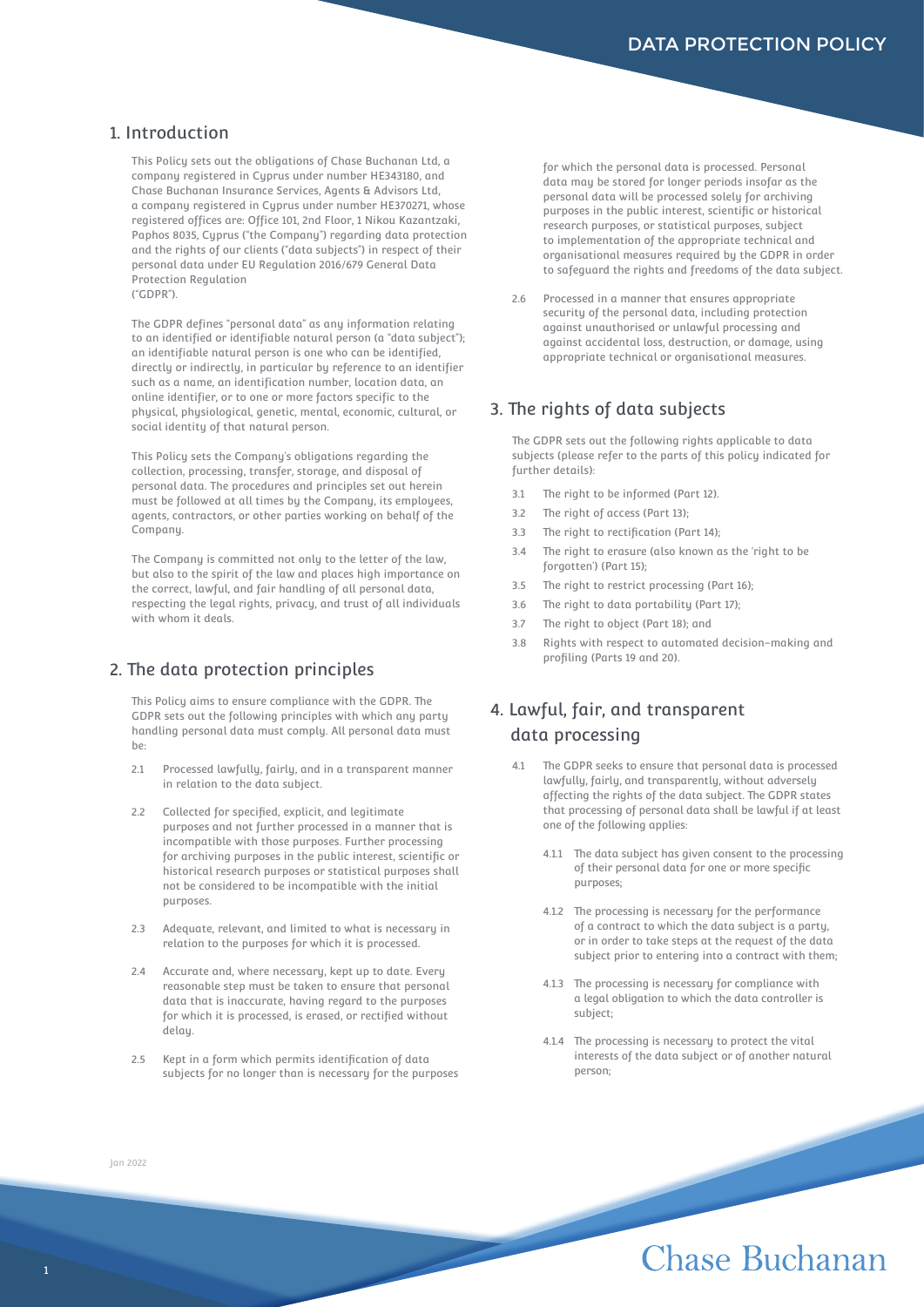- 4.1.5 The processing is necessary for the performance of a task carried out in the public interest or in the exercise of official authority vested in the data controller; or
- 4.1.6 The processing is necessary for the purposes of the legitimate interests pursued by the data controller or by a third party, except where such interests are overridden by the fundamental rights and freedoms of the data subject which require protection of personal data, in particular where the data subject is a child.
- 4.2 If the personal data in question is "special category data" (also known as "sensitive personal data") (for example, data concerning the data subject's race, ethnicity, politics, religion, trade union membership, genetics, biometrics (if used for ID purposes), health, sex life, or sexual orientation), at least one of the following conditions must be met:
	- 4.2.1 The data subject has given their explicit consent to the processing of such data for one or more specified purposes (unless EU or EU Member State law prohibits them from doing so);
	- 4.2.2 The processing is necessary for the purpose of carrying out the obligations and exercising specific rights of the data controller or of the data subject in the field of employment, social security, and social protection law (insofar as it is authorised by EU or EU Member State law or a collective agreement pursuant to EU Member State law which provides for appropriate safeguards for the fundamental rights and interests of the data subject);
	- 4.2.3 The processing is necessary to protect the vital interests of the data subject or of another natural person where the data subject is physically or legally incapable of giving consent;
	- 4.2.4 The data controller is a foundation, association, or other non-profit body with a political, philosophical, religious, or trade union aim, and the processing is carried out in the course of its legitimate activities, provided that the processing relates solely to the members or former members of that body or to persons who have regular contact with it in connection with its purposes and that the personal data is not disclosed outside the body without the consent of the data subjects;
	- 4.2.5 The processing relates to personal data which is clearly made public by the data subject;
	- 4.2.6 The processing is necessary for the conduct of legal claims or whenever courts are acting in their judicial capacity;
	- 4.2.7 The processing is necessary for substantial public interest reasons, on the basis of EU or EU Member State law which shall be proportionate to the aim pursued, shall respect the essence of the right to data protection, and shall provide for suitable and specific measures to safeguard the fundamental rights and interests of the data subject;
- 4.2.8 The processing is necessary for the purposes of preventative or occupational medicine, for the assessment of the working capacity of an employee, for medical diagnosis, for the provision of health or social care or treatment, or the management of health or social care systems or services on the basis of EU or EU Member State law or pursuant to a contract with a health professional, subject to the conditions and safeguards referred to in Article 9(3) of the GDPR;
- 4.2.9 The processing is necessary for public interest reasons in the area of public health, for example, protecting against serious cross-border threats to health or ensuring high standards of quality and safety of health care and of medicinal products or medical devices, on the basis of EU or EU Member State law which provides for suitable and specific measures to safeguard the rights and freedoms of the data subject (in particular, professional secrecy); or
- 4.2.10 The processing is necessary for archiving purposes in the public interest, scientific or historical research purposes, or statistical purposes in accordance with Article 89(1) of the GDPR based on EU or EU Member State law which shall be proportionate to the aim pursued, respect the essence of the right to data protection, and provide for suitable and specific measures to safeguard the fundamental rights and the interests of the data subject.

## 5. Specified, explicit, and legitimate purposes

- 5.1 The Company collects and processes the personal data set out in Part 21 of this Policy. This includes:
	- 5.1.1 Personal data collected directly from data subjects, and
	- 5.1.2 Personal data obtained from third parties.
- 5.2 The Company only collects, processes, and holds personal data for the specific purposes set out in Part 21 of this Policy (or for other purposes expressly permitted by the GDPR).
- 5.3 Data subjects are kept informed at all times of the purpose or purposes for which the Company uses their personal data. Please refer to Part 12 for more information on keeping data subjects informed.

## 6. Adequate, relevant, and limited data processing

The Company will only collect and process personal data for and to the extent necessary for the specific purpose or purposes of which data subjects have been informed (or will be informed) as under Part 5, above, and as set out in Part 21, below.

Jan 2022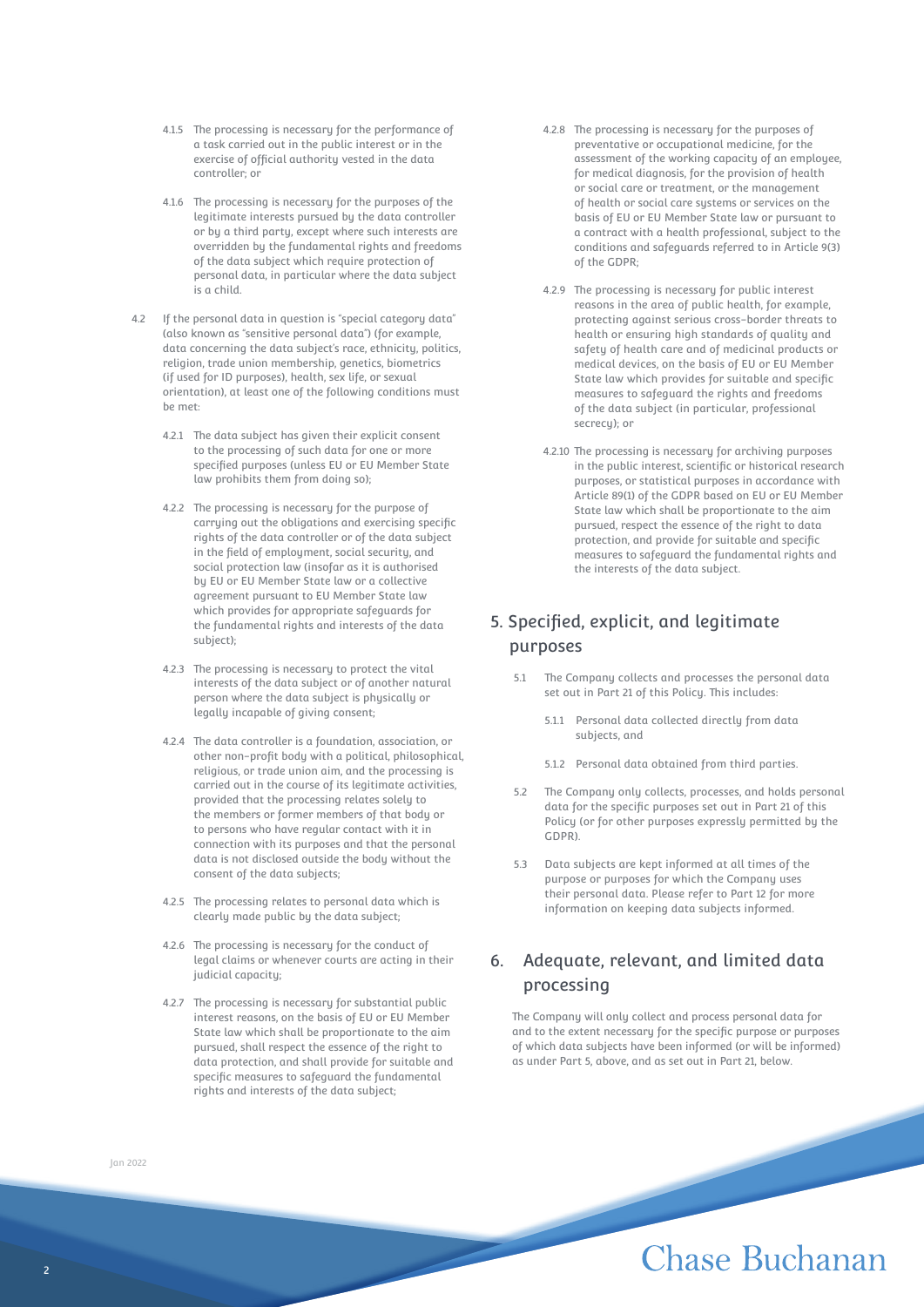## 7. Accuracy of data and keeping data up-to-date

- 7.1 The Company shall ensure that all personal data collected, processed, and held by it is kept accurate and up-to-date. This includes, but is not limited to, the rectification of personal data at the request of a data subject, as set out in Part 14, below.
- 7.2 The accuracy of personal data shall be checked when it is collected and at regular intervals thereafter. If any personal data is found to be inaccurate or out-of-date, all reasonable steps will be taken without delay to amend or erase that data, as appropriate.

### 8. Data retention

- 8.1 The Company shall not keep personal data for any longer than is necessary in light of the purpose or purposes for which that personal data was originally collected, held, and processed.
- 8.2 When personal data is no longer required, all reasonable steps will be taken to erase or otherwise dispose of it without delay.
- 8.3 For full details of the Company's approach to data retention, including retention periods for specific personal data types held by the Company, please refer to our Data Retention Policy.

#### 9. Secure processing

The Company shall ensure that all personal data collected, held, and processed is kept secure and protected against unauthorised or unlawful processing and against accidental loss, destruction, or damage. Further details of the technical and organisational measures which shall be taken are provided in Parts 22 to 27 of this Policy.

### 10. Accountability and record-keeping

- 10.1 The Company's Data Protection Officer is Georgina Eldridge, Georgina Eldridge, georgina.eldridge@ chasebuchanan.com.
- 10.2 The Data Protection Officer shall be responsible for overseeing the implementation of this Policy and for monitoring compliance with this Policy, the Company's other data protection-related policies, and with the GDPR and other applicable data protection legislation.
- 10.3 The Company shall keep written internal records of all personal data collection, holding, and processing, which shall incorporate the following information:
	- 10.3.1 The name and details of the Company, its Data Protection Officer, and any applicable third-party data processors;
	- 10.3.2 The purposes for which the Company collects, holds, and processes personal data;
- 10.3.3 Details of the categories of personal data collected, held, and processed by the Company, and the categories of data subject to which that personal data relates;
- 10.3.4 Details of any transfers of personal data to non-EEA countries including all mechanisms and security safeguards;
- 10.3.5 Details of how long personal data will be retained by the Company (please refer to the Company's Data Retention Policy); and
- 10.3.6 Detailed descriptions of all technical and organisational measures taken by the Company to ensure the security of personal data.

### 11. Data protection impact assessments

- 11.1 The Company shall carry out Data Protection Impact Assessments for any and all new projects and/or new uses of personal data which involve the use of new technologies and the processing involved is likely to result in a high risk to the rights and freedoms of data subjects under the GDPR.
- 11.2 Data Protection Impact Assessments shall be overseen by the Data Protection Officer and shall address the following:
	- 11.2.1 The tupe(s) of personal data that will be collected. held, and processed;
	- 11.2.2 The purpose(s) for which personal data is to be used;
	- 11.2.3 The Company's objectives;
	- 11.2.4 How personal data is to be used;
	- 11.2.5 The parties (internal and/or external) who are to be consulted;
	- 11.2.6 The necessity and proportionality of the data processing with respect to the purpose(s) for which it is being processed;
	- 11.2.7 Risks posed to data subjects;
	- 11.2.8 Risks posed both within and to the Company; and
	- 11.2.9 Proposed measures to minimise and handle identified risks.

## 12. Keeping data subjects informed

- 12.1 The Company shall provide the information set out in Part 12.2 to every data subject:
	- 12.1.1 Where personal data is collected directly from data subjects, those data subjects will be informed of its purpose at the time of collection; and
	- 12.1.2 Where personal data is obtained from a third party, the relevant data subjects will be informed of the source of the data and of its purpose:

#### Jan 2022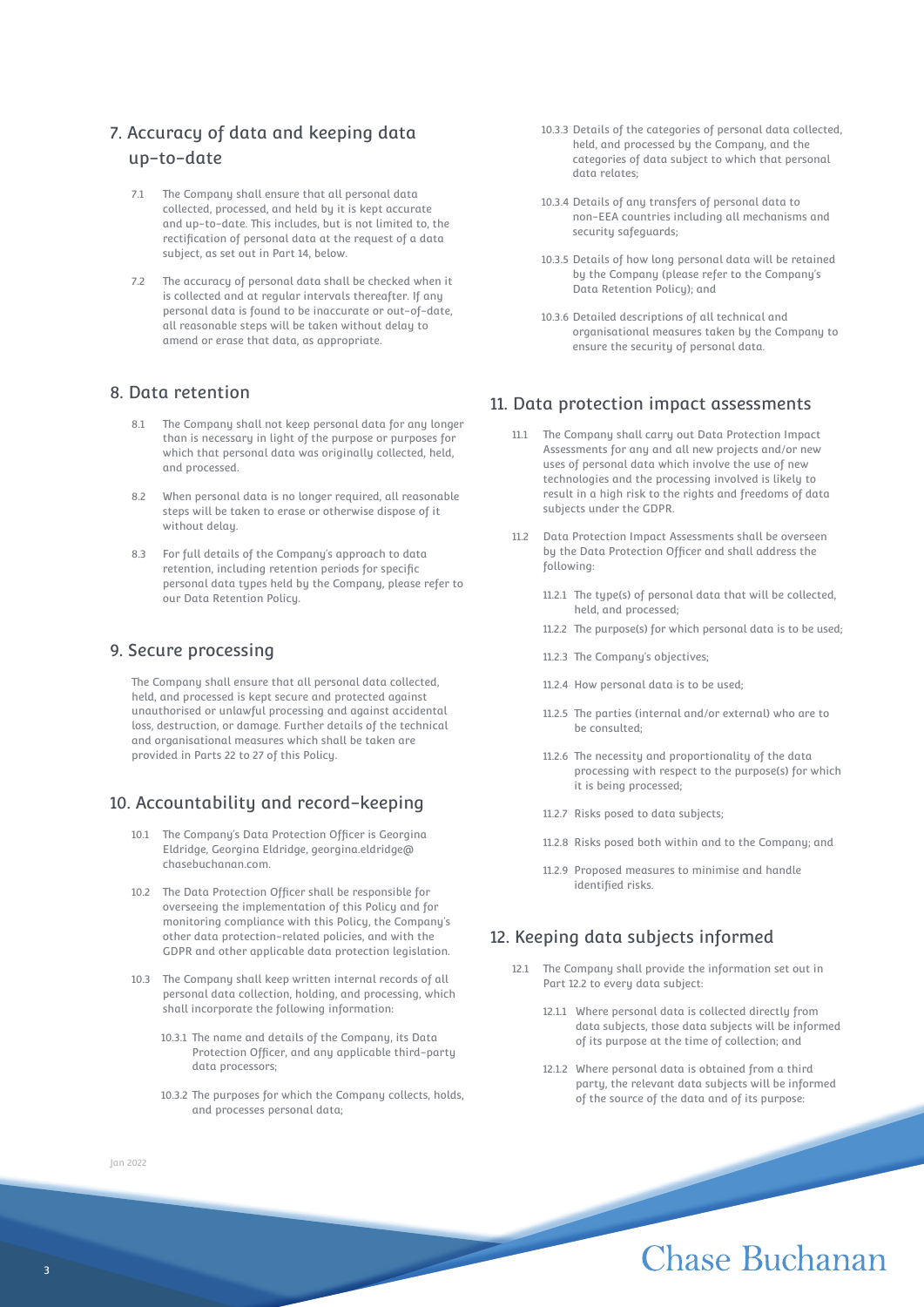a) if the personal data is used to communicate with the data subject, when the first communication is made; or

b) if the personal data is to be transferred to another party, before that transfer is made; or

c) as soon as reasonably possible and in any event not more than one month after the personal data is obtained.

- 12.2 The following information shall be provided:
	- 12.2.1 Details of the Company including, but not limited to, the identity of its Data Protection Officer;
	- 12.2.2 The purpose(s) for which the personal data is being collected and will be processed (as detailed in Part 21 of this Policy) and the legal basis justifying that collection and processing;
	- 12.2.3 Where applicable, the legitimate interests upon which the Company is justifying its collection and processing of the personal data;
	- 12.2.4 Where the personal data is not obtained directly from the data subject, the categories of personal data collected and processed;
	- 12.2.5 Where the personal data is to be transferred to one or more third parties, details of those parties;
	- 12.2.6 Where the personal data is to be transferred to a third party that is located outside of the European Economic Area (the "EEA"), details of that transfer, including but not limited to the safeguards in place (see Part 28 of this Policy for further details);
	- 12.2.7 Details of data retention;
	- 12.2.8 Details of the data subject's rights under the GDPR;
	- 12.2.9 Details of the data subject's right to withdraw their consent to the Company's processing of their personal data at any time;
	- 12.2.10 Details of the data subject's right to complain to the Information Commissioner's Office (the "supervisory authority" under the GDPR);
	- 12.2.11 Where applicable, details of any legal or contractual requirement or obligation necessitating the collection and processing of the personal data and details of any consequences of failing to provide it; and
	- 12.2.12 Details of any automated decision-making or profiling that will take place using the personal data, including information on how decisions will be made, the significance of those decisions, and any consequences.

#### 13. Data subject access

- 13.1 Data subjects may make subject access requests ("SARs") at any time to find out more about the personal data which the Company holds about them, what it is doing with that personal data, and why.
- 13.2 Data subjects wishing to make a SAR may do so in writing, using the Company's Subject Access Request Form, or other written communication. SARs should be addressed to the Company's Data Protection Officer at Georgina Eldridge, georgina.eldridge@chasebuchanan. com.
- 13.3 Responses to SARs shall normally be made within one month of receipt, however this may be extended by up to two months if the SAR is complex and/or numerous requests are made. If such additional time is required, the data subject shall be informed.
- 13.4 All SARs received shall be handled by the Company's Data Protection Officer.
- 13.5 The Company does not charge a fee for the handling of normal SARs. The Company reserves the right to charge reasonable fees for additional copies of information that has already been supplied to a data subject, and for requests that are manifestly unfounded or excessive, particularly where such requests are repetitive.

### 14. Rectification of personal data

- 14.1 Data subjects have the right to require the Company to rectify any of their personal data that is inaccurate or incomplete.
- 14.2 The Company shall rectify the personal data in question, and inform the data subject of that rectification, within one month of the data subject informing the Company of the issue. The period can be extended by up to two months in the case of complex requests. If such additional time is required, the data subject shall be informed.
- 14.3 In the event that any affected personal data has been disclosed to third parties, those parties shall be informed of any rectification that must be made to that personal data.

### 15. Erasure of personal data

- 15.1 Data subjects have the right to request that the Company erases the personal data it holds about them in the following circumstances:
	- 15.1.1 It is no longer necessary for the Company to hold that personal data with respect to the purpose(s) for which it was originally collected or processed;

Jan 2022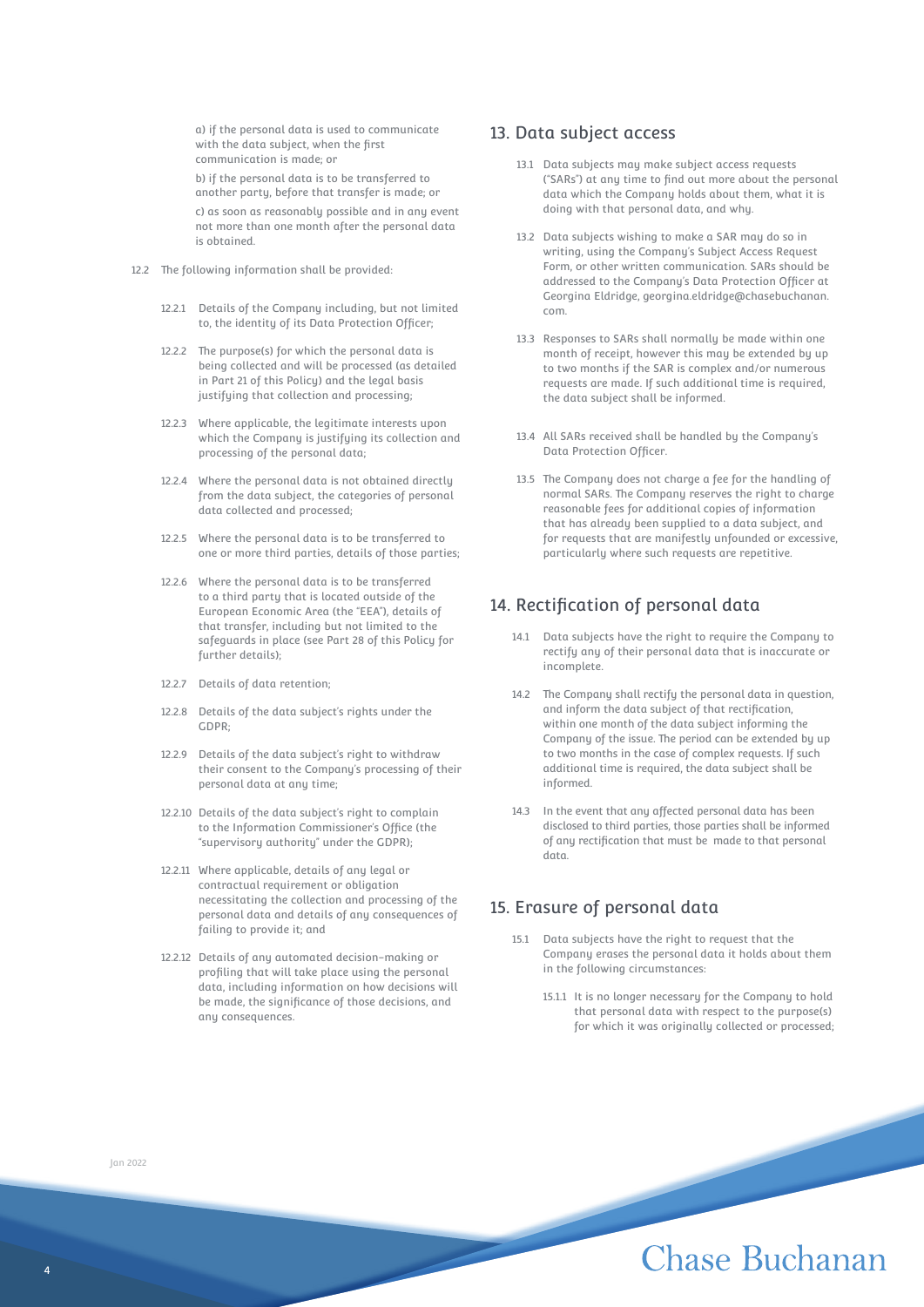- 15.1.2 The data subject wishes to withdraw their consent to the Company holding and processing their personal data;
- 15.1.3 The data subject objects to the Company holding and processing their personal data (and there is no overriding legitimate interest to allow the Company to continue doing so) (see Part 18 of this Policy for further details concerning the right to object);
- 15.1.4 The personal data has been processed unlawfully;
- 15.1.5 The personal data needs to be erased in order for the Company to comply with a particular legal obligation;
- 15.2 Unless the Company has reasonable grounds to refuse to erase personal data, all requests for erasure shall be complied with, and the data subject informed of the erasure, within one month of receipt of the data subject's request. The period can be extended by up to two months in the case of complex requests. If such additional time is required, the data subject shall be informed.
- 15.3 In the event that any personal data that is to be erased in response to a data subject's request has been disclosed to third parties, those parties shall be informed of the erasure (unless it is impossible or would require disproportionate effort to do so).

## 16. Restriction of personal data processing

- 16.1 Data subjects may request that the Company ceases processing the personal data it holds about them. If a data subject makes such a request, the Company shall retain only the amount of personal data concerning that data subject (if any) that is necessary to ensure that the personal data in question is not processed further.
- 16.2 In the event that any affected personal data has been disclosed to third parties, those parties shall be informed of the applicable restrictions on processing it (unless it is impossible or would require disproportionate effort to do so).

## 17. Data portability

17.1 Where data subjects have given their consent to the Company to process their personal data in such a manner, or the processing is otherwise required for the performance of a contract between the Company and the data subject, data subjects have the right, under the GDPR, to receive a copy of their personal data and to use it for other purposes (namely transmitting it to other data controllers).

17.2 To facilitate the right of data portability, the Company shall make available all applicable personal data to data subjects in the following formats:

17.2.1 Via email;

17.2.2 Via post.

- 17.3 Where technically feasible, if requested by a data subject, personal data shall be sent directly to the required data controller.
- 17.4 All requests for copies of personal data shall be complied with within one month of the data subject's request. The period can be extended by up to two months in the case of complex or numerous requests. If such additional time is required, the data subject shall be informed.

### 18. Objections to personal data processing

- 18.1 Data subjects have the right to object to the Company processing their personal data based on legitimate interests, direct marketing (including profiling), and processing for scientific and/or historical research and statistics purposes.
- 18.2 Where a data subject objects to the Company processing their personal data based on its legitimate interests, the Company shall cease such processing immediately, unless it can be demonstrated that the Company's legitimate grounds for such processing override the data subject's interests, rights, and freedoms, or that the processing is necessary for the conduct of legal claims.
- 18.3 Where a data subject objects to the Company processing their personal data for direct marketing purposes, the Company shall cease such processing immediately.
- 18.4 Where a data subject objects to the Company processing their personal data for scientific and/or historical research and statistics purposes, the data subject must, under the GDPR, "demonstrate grounds relating to his or her particular situation". The Company is not required to comply if the research is necessary for the performance of a task carried out for reasons of public interest.

## 19. Automated decision-making

The Company does not use personal data in automated decision-making processes.

## 20. Profiling

The Company does not use personal data for profiling purposes.

Jan 2022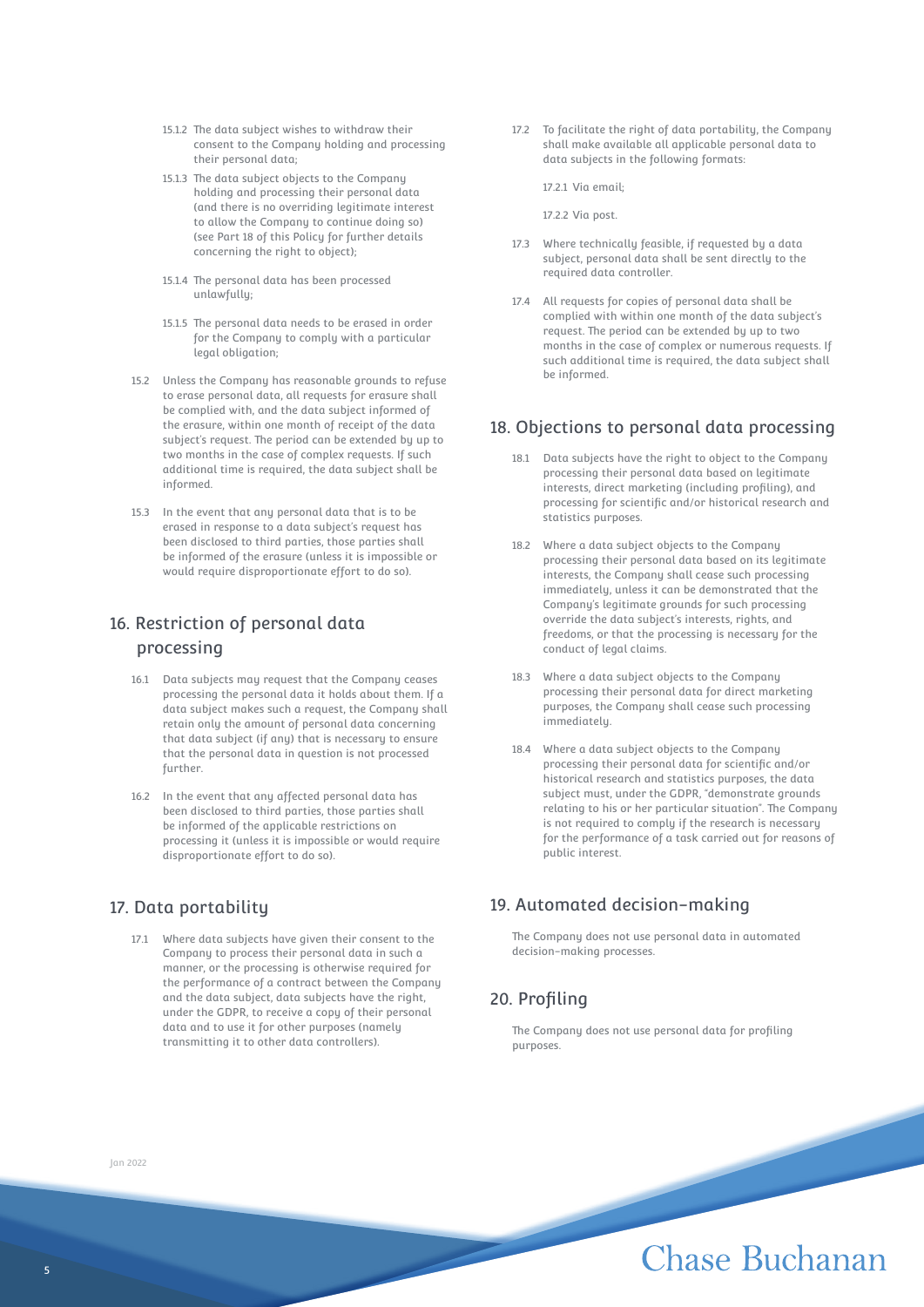## 21. Personal data collected, held, and processed

The following personal data is collected, held, and processed by the Company to satisfy its legal obligations under the AML Law 13(I)/2018 and AML Directive DI144- 2007-08 of 2012 for the establishment of clients' economic profiles, the prevention of moneylaundering and for AML risk classification, and its record-keeping obligations under Delegated Regulation and Law 87(I)/2017. It is therefore not necessary to obtain consent from clients as the data is collected and processed lawfully under Article 6(1)(c) of the GDPR.

The Company shall not collect any data other that what it is obliged to do under the current legislation, otherwise the Company shall request the clients' consent.

(For details of data retention, please refer to the Company's Data Retention Policy):

| <b>TYPE OF DATA</b>                                          | <b>PURPOSE OF DATA</b>                                                                                                                                                                   |
|--------------------------------------------------------------|------------------------------------------------------------------------------------------------------------------------------------------------------------------------------------------|
| Client Name, Date of Birth                                   | To satisfy above quoted legislation as well as the regulatory<br>requirement to give best advice                                                                                         |
| Client Contact Details (address / phone / email / Skype)     | To satisfy above legislation                                                                                                                                                             |
| Client ID copies                                             | To satisfy above legislation                                                                                                                                                             |
| Client economic data                                         | To satisfy above legislation as well as the regulatory requirement<br>to give best advice                                                                                                |
| Relationship status                                          | To satisfy the regulatory requirement to give best advice                                                                                                                                |
| Nationality                                                  | To satisfy above legislation                                                                                                                                                             |
| Passport / Identity Card No.                                 | To satisfy above legislation                                                                                                                                                             |
| National Insurance / Social Security / Tax Reference No.     | To satisfy above legislation                                                                                                                                                             |
| Employment and income details                                | To satisfy the regulatory requirement to give best advice                                                                                                                                |
| Bank / Investment holdings / source of funds                 | To satisfy above quoted legislation as well as the regulatory<br>requirement to give best advice                                                                                         |
| Pension policies                                             | To satisfy the regulatory requirement to give best advice                                                                                                                                |
| Protection policies                                          | To satisfy the regulatory requirement to give best advice                                                                                                                                |
| Property information                                         | To satisfy the regulatory requirement to give best advice                                                                                                                                |
| Children under age16: names, dates of birth, School fee info | To satisfy the regulatory requirement to give best advice, where<br>advice has been sought on school fees planning, investing for a<br>child, protection needs, inheritance tax planning |

Jan 2022

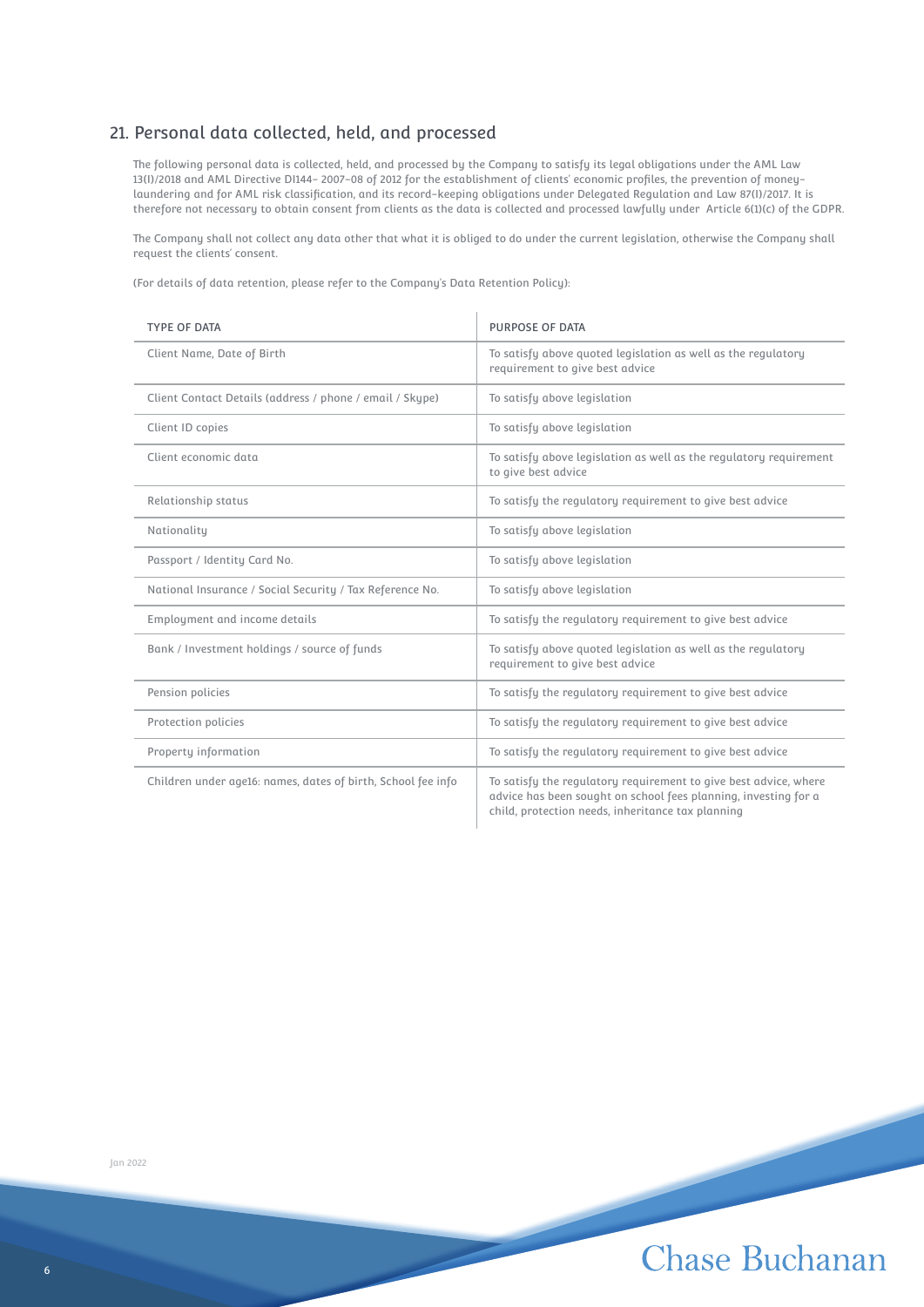## 22. Data security - Transferring personal data and communications

The Company shall ensure that the following measures are taken with respect to all communications and other transfers involving personal data:

- 22.1 All emails containing personal data must be encrypted.
- 22.2 All emails containing personal data must be marked "confidential";
- 22.3 Personal data may be transmitted over secure networks only; transmission over unsecured networks is not permitted in any circumstances;
- 22.4 Personal data may not be transmitted over a wireless network if there is a wired alternative that is reasonably practicable;
- 22.5 Personal data contained in the body of an email, whether sent or received, should be copied from the body of that email and stored securely. The email itself should be deleted. All temporary files associated therewith should also be deleted.
- 22.6 Where personal data is to be sent by facsimile transmission the recipient should be informed in advance of the transmission and should be waiting by the fax machine to receive the data;
- 22.7 Where personal data is to be transferred in hardcopy form it should be passed directly to the recipient or sent using registered or recorded delivery or a secure courier service.
- 22.8 All personal data to be transferred physically, whether in hardcopy form or on removable electronic media shall be transferred in a suitable container marked "confidential".

## 23. Data security - Storage

The Company shall ensure that the following measures are taken with respect to the storage of personal data:

- 23.1 All electronic copies of personal data should be stored securely using passwords and data encryption;
- 23.2 All hardcopies of personal data, along with any electronic copies stored on physical, removable media should be stored securely in a locked box, drawer, cabinet, or similar;
- 23.3 All personal data stored electronically should be backed up regularly with backups stored onsite and offsite. All backups should be encrypted;
- 23.4 No personal data should be stored on any mobile device (including, but not limited to, laptops, tablets, and smartphones), whether such device belongs to the Company or otherwise without the formal written approval of Georgina Eldridge, Data Protection Officer, Georgina Eldridge, georgina.eldridge@chasebuchanan. com and, in the event of such approval, strictly in accordance with all instructions and limitations described at the time the approval is given, and for no longer than is absolutely necessary; and
- Jan 2022

23.5 No personal data should be transferred to any device personally belonging to an employee and personal data may only be transferred to devices belonging to agents, contractors, or other parties working on behalf of the Company where the party in question has agreed to comply fully with the letter and spirit of this Policy and of the GDPR (which may include demonstrating to the Company that all suitable technical and organisational measures have been taken).

### 24. Data security - Disposal

When any personal data is to be erased or otherwise disposed of for any reason (including where copies have been made and are no longer needed), it should be securely deleted and disposed of. For further information on the deletion and disposal of personal data, please refer to the Company's Data Retention Policy.

## 25. Data security - Use of personal data

The Company shall ensure that the following measures are taken with respect to the use of personal data:

- 25.1 No personal data may be shared informally and if an employee, agent, sub-contractor, or other party working on behalf of the Company requires access to any personal data that they do not already have access to, such access should be formally requested from Georgina Eldridge, Data Protection Officer, Georgina Eldridge, georgina. eldridge@chasebuchanan.com;
- 25.2 No personal data may be transferred to any employees, agents, contractors, or other parties, whether such parties are working on behalf of the Company or not, without the authorisation of Georgina Eldridge, Data Protection Officer, Georgina Eldridge, georgina.eldridge@ chasebuchanan.com;
- 25.3 Personal data must be handled with care at all times and should not be left unattended or on view to unauthorised employees, agents, subcontractors, or other parties at any time;
- 25.4 If personal data is being viewed on a computer screen and the computer in question is to be left unattended for any period of time, the user must lock the computer and screen before leaving it; and
- 25.5 Where personal data held by the Company is used for marketing purposes, it shall be the responsibility of Georgina Eldridge, Data Protection Officer, Georgina Eldridge, georgina.eldridge@chasebuchanan.com to ensure that the appropriate consent is obtained and that no data subjects have opted out, whether directly or via a third-party service such as the TPS.

## 26. Data security - IT security

The Company shall ensure that the following measures are taken with respect to IT and information security: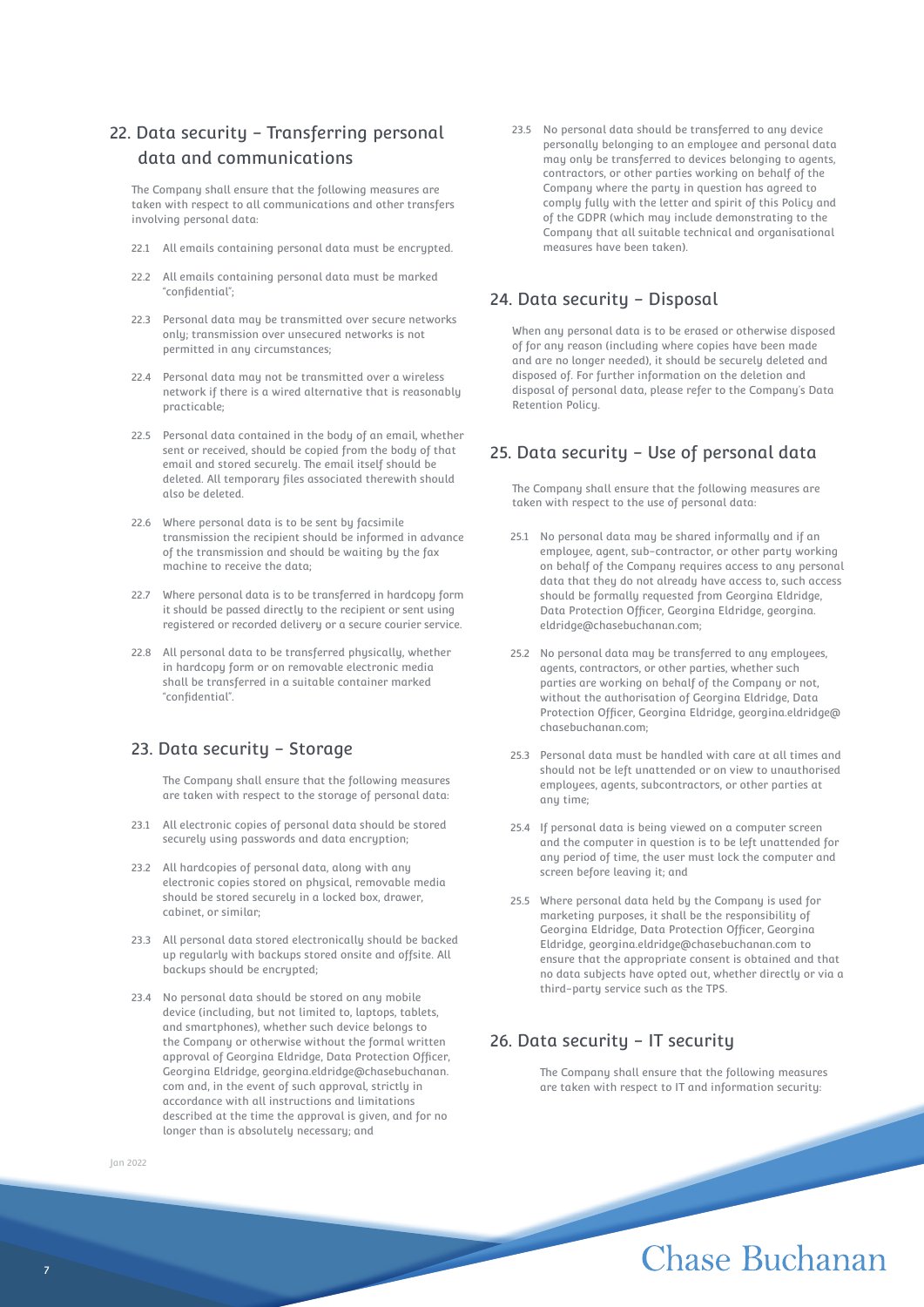- 26.1 All passwords used to protect personal data should be changed regularly and should not use words or phrases that can be easily guessed or otherwise compromised. All passwords must contain a combination of uppercase and lowercase letters, numbers, and sumbols. All software used by the Company is designed to require such passwords;
- 26.2 Under no circumstances should any passwords be written down or shared between any employees, agents, contractors, or other parties working on behalf of the Company, irrespective of seniority or department. If a password is forgotten, it must be reset using the applicable method. IT staff do not have access to passwords;
- 26.3 All software (including, but not limited to, applications and operating systems) shall be kept up-to-date. The Company shall be responsible for installing any and all security-related updates as soon as reasonably and practically possible, unless there are valid technical reasons not to do so; and
- 26.4 No software may be installed on any Company-owned computer or device without the prior approval of Georgina Eldridge, Data Protection Officer, Georgina Eldridge, georgina.eldridge@chasebuchanan.com.

### 27. Organisational measures

The Company shall ensure that the following measures are taken with respect to the collection, holding, and processing of personal data:

- 27.1 All employees, agents, contractors, or other parties working on behalf of the Company shall be made fully aware of both their individual responsibilities and the Company's responsibilities under the GDPR and under this Policy, and shall be provided with a copy of this Policy;
- 27.2 Only employees, agents, sub-contractors, or other parties working on behalf of the Company that need access to, and use of, personal data in order to carry out their assigned duties correctly shall have access to personal data held by the Company;
- 27.3 All employees, agents, contractors, or other parties working on behalf of the Company handling personal data will be appropriately trained to do so;
- 27.4 All employees, agents, contractors, or other parties working on behalf of the Company handling personal data will be appropriately supervised;
- 27.5 All employees, agents, contractors, or other parties working on behalf of the Company handling personal data shall be required and encouraged to exercise care, caution, and discretion when discussing work-related matters that relate to personal data, whether in the workplace or otherwise;
- 27.6 Methods of collecting, holding, and processing personal data shall be regularly evaluated and reviewed;
- 27.7 All personal data held by the Company shall be reviewed periodically, as set out in the Company's Data Retention Policy;
- 27.8 The performance of those employees, agents, contractors, or other parties working on behalf of the Company handling personal data shall be regularly evaluated and reviewed;
- 27.9 All employees, agents, contractors, or other parties working on behalf of the Company handling personal data will be bound to do so in accordance with the principles of the GDPR and this Policy by contract;
- 27.10 All agents, contractors, or other parties working on behalf of the Company handling personal data must ensure that any and all of their employees who are involved in the processing of personal data are held to the same conditions as those relevant employees of the Company arising out of this Policy and the GDPR; and
- 27.11 Where any agent, contractor or other party working on behalf of the Company handling personal data fails in their obligations under this Policy that party shall indemnify and hold harmless the Company against any costs, liability, damages, loss, claims or proceedings which may arise out of that failure.

## 28. Transferring personal data to a country outside the EEA

- 28.1 The Company may from time to time transfer ('transfer' includes making available remotely) personal data to countries outside of the EEA.
- 28.2 The transfer of personal data to a country outside of the EEA shall take place only if one or more of the following applies:
	- 28.2.1 The transfer is to a country, territory, or one or more specific sectors in that country (or an international organisation), that the European Commission has determined ensures an adequate level of protection for personal data;
	- 28.2.2 The transfer is to a country (or international organisation) which provides appropriate safeguards in the form of a legally binding agreement between public authorities or bodies; binding corporate rules; standard data protection clauses adopted by the European Commission; compliance with an approved code of conduct approved by a supervisory authority (e.g. the Information Commissioner's Office); certification under an approved certification mechanism (as provided for in the GDPR); contractual clauses agreed and authorised by the competent supervisory authority; or provisions inserted into administrative arrangements between public authorities or bodies authorised by the competent supervisory authority;
	- 28.2.3 The transfer is made with the informed consent of the relevant data subject(s);
	- 28.2.4 The transfer is necessary for the performance of a contract between the data subject and the Company (or for pre-contractual steps taken at the request of the data subject);

# **Chase Buchanan**

Jan 2022